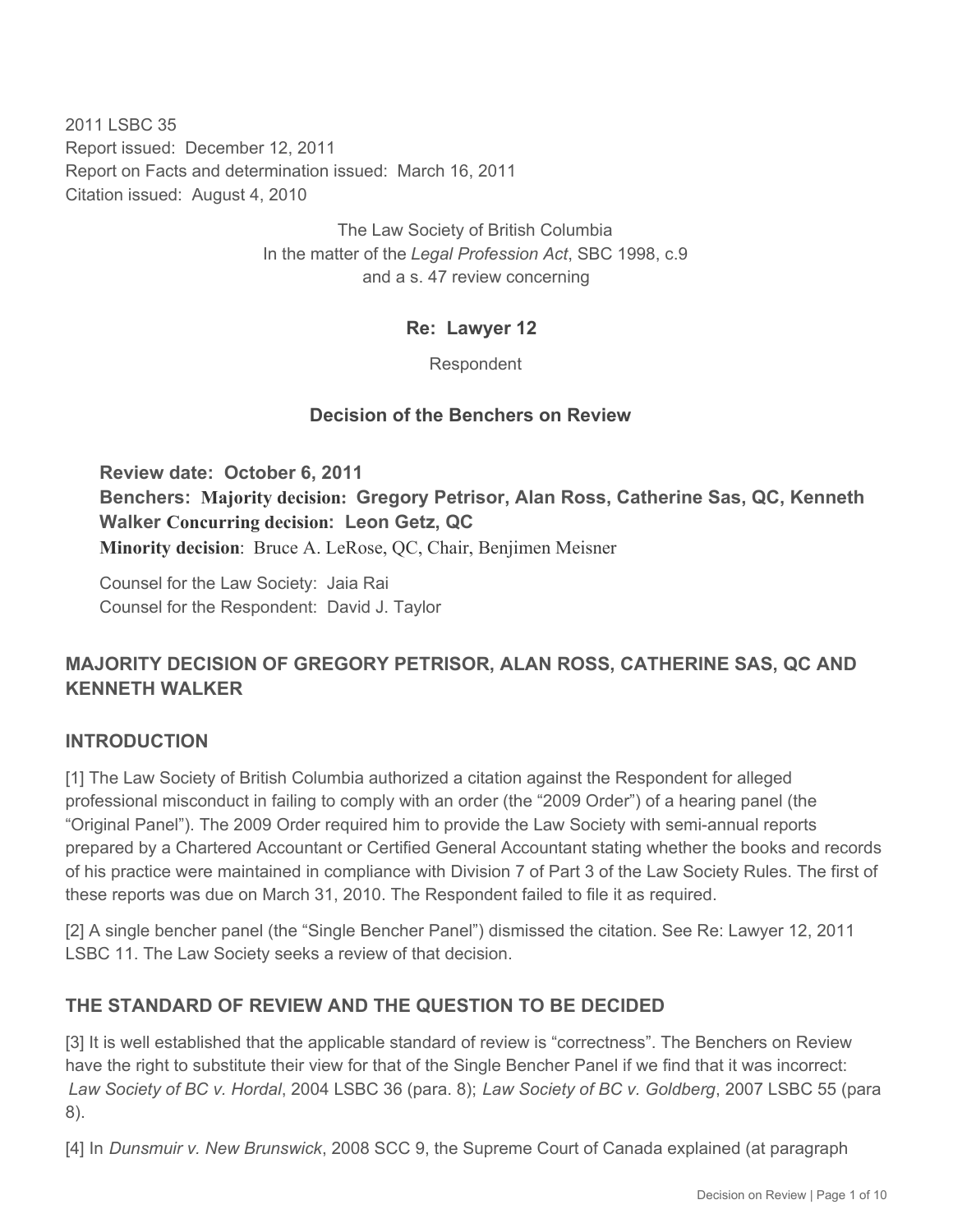[50]) what is involved in a "correctness" review:

. . . When applying the correctness standard, a reviewing court will not show deference to the decision maker's reasoning process; it will rather undertake its own analysis of the question. The analysis will bring the court to decide whether it agrees with the determination of the decision maker; if not, the court will substitute its own view and provide the correct answer. From the outset, the court must ask whether the tribunal's decision was correct.

[5] The Law Society does not challenge either the Single Bencher Panel's exposition of the applicable law or its findings of fact (including those based on credibility). Accordingly, the question before us is limited to this:

Did the Single Bencher Panel correctly apply the law to the facts when it concluded that the Respondent did not commit professional misconduct?

## **THE FACTS FOUND BY THE SINGLE BENCHER PANEL**

[6] For the purposes of this Review, the relevant facts are:

1. The Original Panel issued the 2009 Order requiring the Respondent to file the accountants' reports described above.

2. Prior to the date of the 2009 Order, the Respondent, knowing the probable terms of the 2009 Order, contacted his bookkeeper, GP and asked him to take steps to retain a qualified accountant to provide the reports. GP located and recommended NK, a Certified General Accountant.

3. The Respondent then relied on GP to take the necessary steps to ensure that NK was provided with a copy of the 2009 Order and properly informed about its requirements.

4. In fact, GP did not provide NK with a copy of the 2009 Order, though the Respondent believed that GP had done so.

5. GP's communications with NK left the latter unclear as to what was required of him. This, according to the Single Bencher Panel (at paragraph [26]), "foreshadowed the failure on the part of all parties to effectively communicate ... [which] would inevitably prove fatal to the well-intentioned efforts of the Respondent to abide by the [2009] Order of the Law Society."

6. On January 11, 2010, the Law Society notified the Respondent of its intention to commence a Compliance Audit – a different process, with a different purpose, from that contemplated by the 2009 Order. Before learning of this, NK continued to be unclear as to what was expected of him in connection with that Order.

7. On January 19, 2010 the Respondent's legal assistant, acting on the Respondent's instructions, alerted NK by email to the impending Compliance Audit and asked him to arrange his schedule accordingly. NK emailed a reply the same day saying that he was "a little confused about my role." Upon seeing this email, the Respondent for the first time realized that NK had not been provided with a copy of the 2009 Order and so "did not have the critical information that defined what the Law Society was requiring." (Single Bencher Panel, at paragraph [32].) The Respondent then informed NK that his legal assistant had a copy of a letter setting out the requirements of the Order and that, if he had any questions, he should sort them out with GP.

8. The Respondent testified that he had asked his legal assistant to provide a copy of the Order to NK.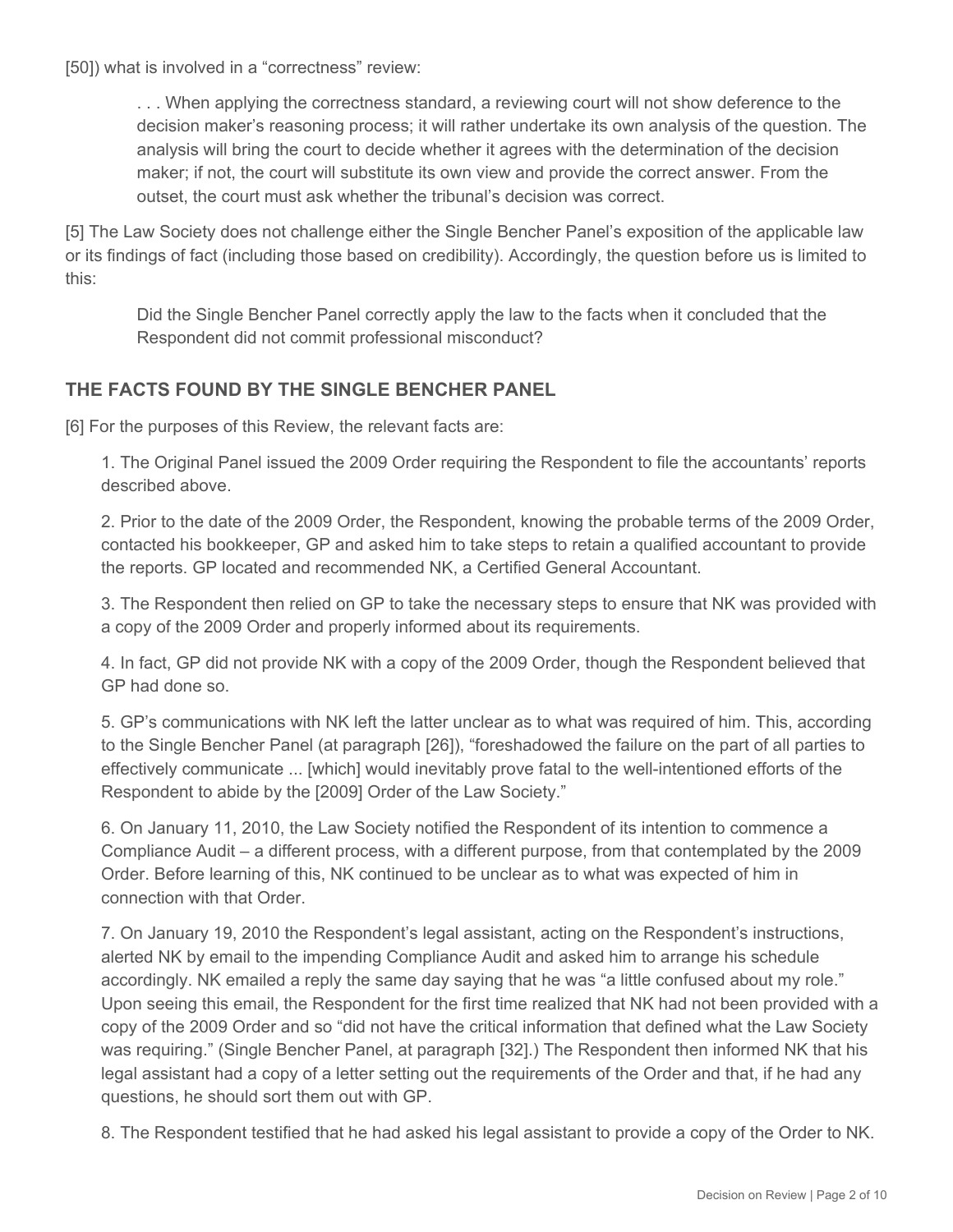9. The Respondent was satisfied that his legal assistant had done as he had instructed, and proceeded thereafter on the assumption that this was the case.

10. The Single Bencher Panel described the task imposed by the Respondent on his legal assistant as "simplistic, if not mundane" (at paragraph [67]) and, in the same paragraph, expressed the view that it was "not unreasonable for a lawyer to convey information of this sort by instructing his legal assistant to perform the task."

11. On March 22, 2010 GP sent the Respondent a lengthy email explaining the requirements for an accounting review in accordance with generally accepted accounting principles. The Respondent assumed that this indicated that NK was doing what was required by the 2009 Order. The Respondent "had a reasonable basis to believe NK was working with the benefit of the terms of the Order" (Single Bencher Panel at paragraph [75]).

12. NK's report, provided to the Law Society on March 31, 2010, was in the form of an accounting review and did not respond to the requirements of the 2009 Order.

13. The correct report stating that the books and records of the Respondent's practice complied with the Law Society's Rules, was filed in early July 2010.

14. The Law Society accepts the conclusions of fact of the Single Bencher Panel.

## **THE LAW APPLIED BY THE SINGLE BENCHER PANEL**

[7] The Single Bencher Panel's exposition of the relevant legal principles, set out in paragraphs [10] to [14] of its reasons is as follows:

[10] In *Law Society of BC v. Martin*, 2005 LSBC 16, the hearing panel concluded that the test is "whether the facts as made out disclose a marked departure from that conduct the Law Society expects of its members; if so, it is professional misconduct". (*Martin*, para. [171]).

[11] In *Martin*, the panel also made the further observation as follows (see para. [154]):

… The real question to be determined is essentially whether the Respondent's behaviour displays culpability which is grounded in a fundamental degree of fault, that is whether it displays gross culpable neglect of his duties as a lawyer.

[12] In *Re: Lawyer 10*, 2010 LSBC 02, the Benchers on Review articulated the test for professional misconduct as follows:

[31] The formulation of the marked departure test developed in *Law Society of BC v. Hops*, [1999] LSBC 29, and *Martin* is complete only if one adds the factor that the conduct must be culpable or blameworthy. Both decisions make findings that the conduct in question was a marked departure from the norm and that the member was culpable. To put it more precisely, it may not be professional misconduct if one's conduct falls below the norm in a marked way if that occurs because of: a) events beyond one's control; or b) an innocent mistake.

[32] A respondent must be culpable in order to have committed professional misconduct. The conduct must not only be a marked departure from the norm, but must also be blameworthy.

[33] In order to determine whether the Applicant's conduct is both a marked departure from the norm and blameworthy, one needs to consider precisely what it is that he did wrong.

[13] The conclusions in relation to this issue as stated in *Re: Lawyer 10* were the subject of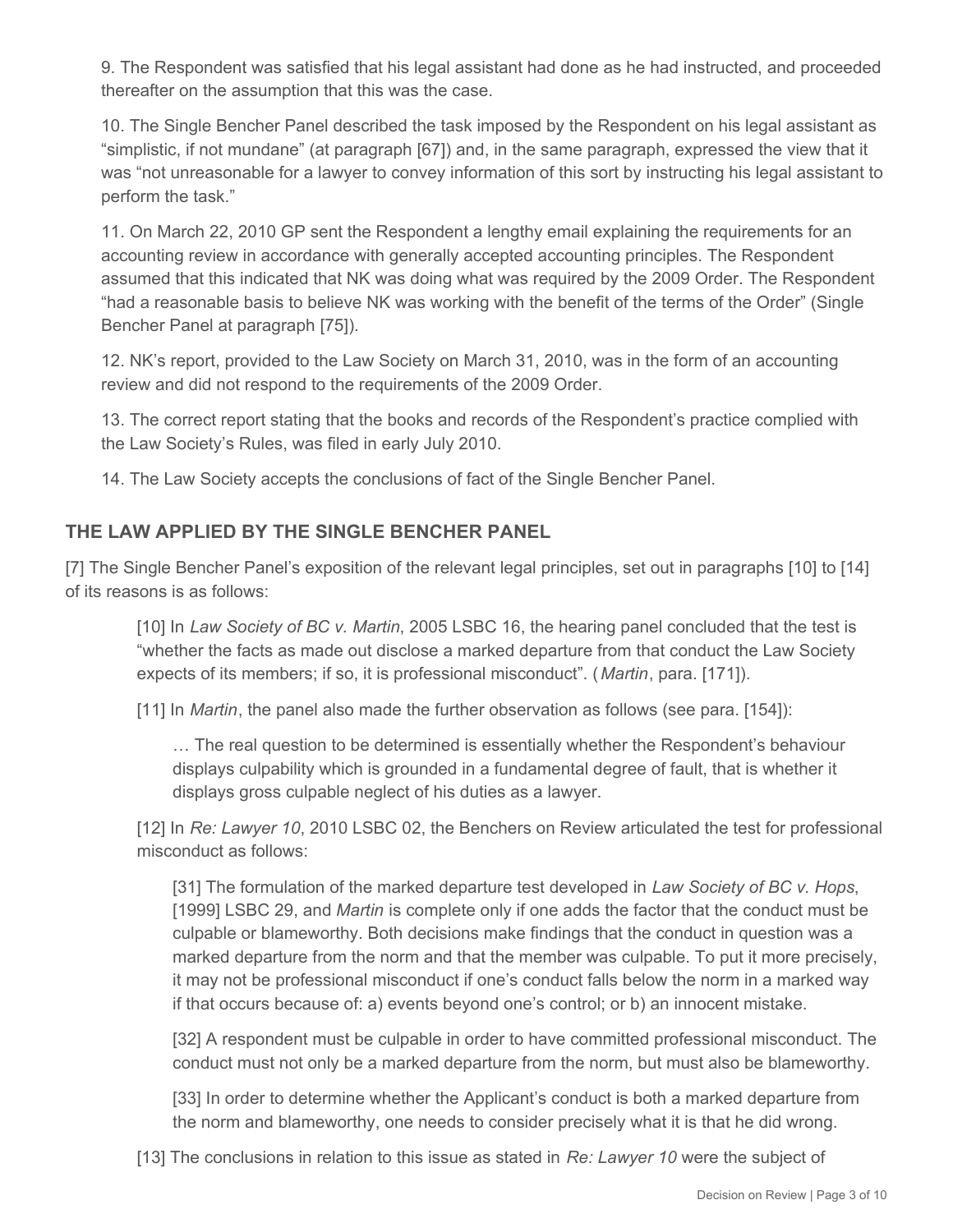perhaps some skepticism by hearing panels in *Law Society of BC v. McCandless*, 2010 LSBC 03 (at para. [74]) and in *Law Society of BC v. McRoberts*, 2010 LSBC 17 (at para. [29]) wherein both hearing panels characterized the articulation of the test in *Re: Lawyer 10* as susceptible to "circular" reasoning.

[14] In my view, the pith and substance of these various decisions displays a consistent application of a clear principle. The focus must be on the circumstances of the Respondent's conduct and whether that conduct falls markedly below the standard expected of its members.

[8] The Law Society does not challenge any aspect of the Single Bencher Panel's exposition of the applicable law. We agree with the Single Bencher Panel's enunciation of the test as set out above. In that respect, we believe that the statement of the law as set out in Martin articulates the test for "professional misconduct" more accurately than the analysis contained in *Re: Lawyer 10*. We adopt the law as articulated in *Martin* and found at paragraph [171]:

... The test ... is whether the facts as made out disclose a marked departure from that conduct the Law Society expects of its members; if so, it is professional misconduct.

We disapprove of the analysis in *Re: Lawyer 10* in paragraphs [31] to [33] where the case states that it is not professional misconduct if the "conduct falls below the norm in a marked way if that occurs because of: a) events beyond one's control; or b) an innocent mistake." We agree the language of *Re: Lawyer 10* has been criticized as "circular" reasoning. We find that the proper approach should be to consider the conduct as a whole. If the conduct arises because of: a) events beyond one's control; or b) an innocent mistake, then the conduct cannot be considered conduct that falls below the norm in a marked way. We believe that the analysis in *Re: Lawyer 10* puts the "cart before the horse". The correct approach is found in the language of *Martin* (*supra*).

[9] We have had the benefit of reviewing the dissent decision of Messrs. LeRose and Meisner. We agree with the analysis set out in paragraphs [44] to [51] below.

[10] The Single Bencher Panel concluded:

[79] There is no doubt the Respondent failed to be effectual. It is also apparent he did not make the wisest decisions at every turn. He could, of course, have taken different steps and, in retrospect, should have; but I am not persuaded that, on the whole of the evidence, his conduct, in the particular circumstances, amounts to a marked departure from the conduct expected by the Law Society of its members. Further, I am not persuaded, on the whole of the evidence, that the conduct demonstrated gross culpable neglect of his duties as a lawyer.

## **DISCUSSION**

[11] The Law Society says, first, that the Single Bencher Panel's decision, as set out above, was not correct and that the correct finding is that it was not reasonable for the Respondent to rely on GP and his legal assistant in the circumstances. It says that in the circumstances it was not reasonable for the Respondent to rely on a person, GP, who was not qualified to conduct the review required by the 2009 Order, to oversee the work of the person, NK, who was qualified and retained to do so.

[12] We do not agree with the Law Society's characterization of what the Respondent relied on GP to do. In our view, the task entrusted to him was not to "oversee NK's work" but to convey to the latter what the 2009 Order required. This was not a particularly sophisticated or complicated mandate. Indeed, it was no more complicated than or qualitatively different from that assigned to the Respondent's legal assistant, which the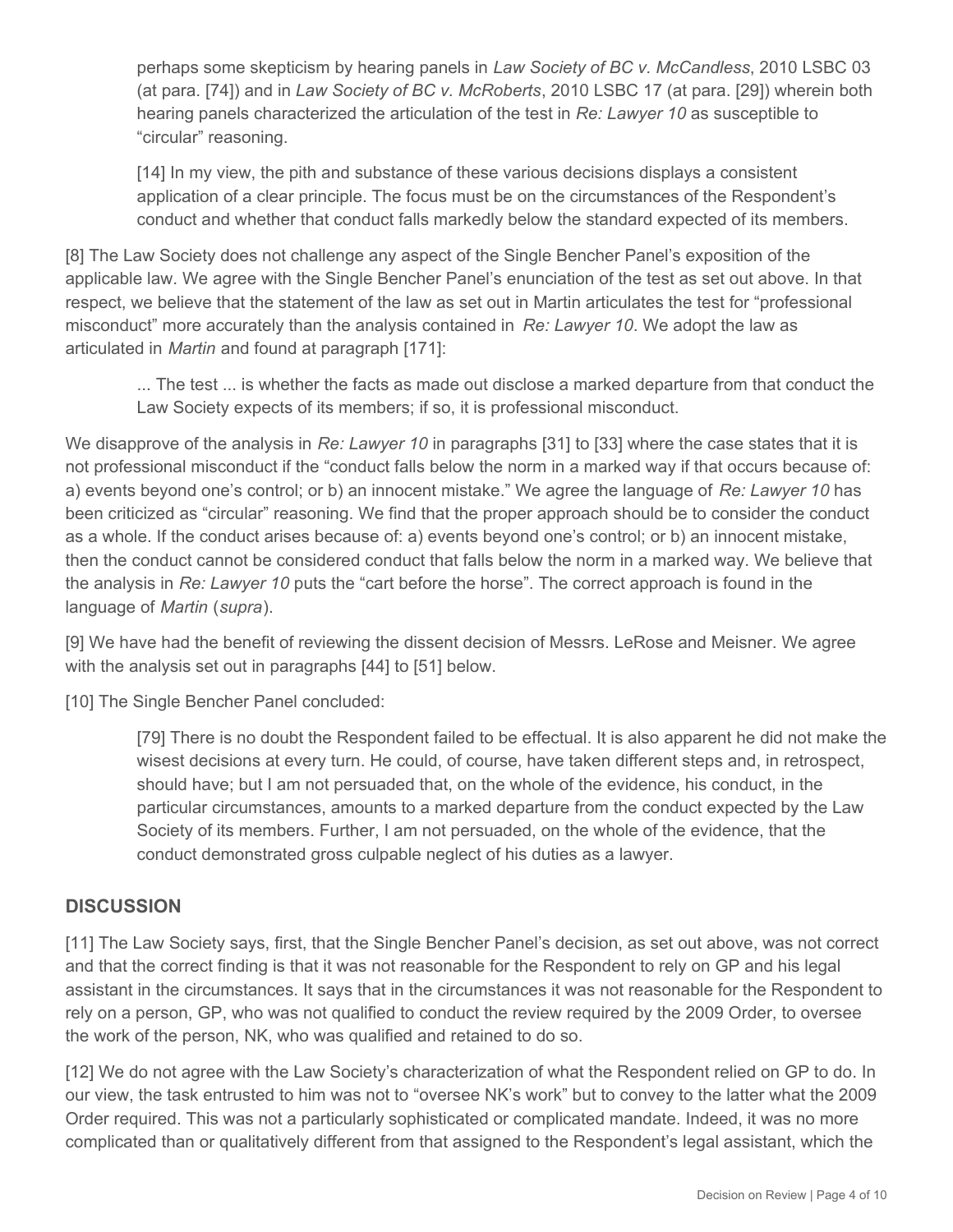Single Bencher Panel aptly described as "simplistic, if not mundane". It called for ministerial or administrative skills, not sophisticated accounting knowledge. We do not think that it was unreasonable for the Respondent to rely on GP to display these skills. That GP seems to have understood his task in a somewhat grander sense (and, indeed, in that sense apparently to have misunderstood it) is not, in our view, relevant to the reasonableness of the Respondent's reliance on him for the purpose.

[13] In our view, therefore, the Single Bencher Panel reached the correct conclusion on this aspect of the matter.

[14] In its written submission, however, the Law Society contended that "failure to comply with an order made by a hearing panel is a serious matter regardless of the nature of the order or obligation imposed by the order" and seemed, at least on one view of the language it used, to take the position that breach of a panel order is, per se, professional misconduct.

[15] The detailed exposition of the Law Society's contention seems to retreat somewhat from such an absolutist position, however, and to rest on the proposition that, because the 2009 Order imposed an important accounting obligation, non-compliance with which "directly undermines the Law Society's ability to regulate lawyers' conduct; " that the Respondent's failure to communicate with NK directly as to the scope of his retainer represented, in the circumstances, a marked departure from the standard of conduct that the Law Society expects from its members; and that this was gross culpable neglect of his duties as a lawyer and hence constituted professional misconduct.

[16] In our view, and with the greatest respect to counsel for the Law Society, this latter argument is no more than a restatement, in different words, of its core proposition that it was unreasonable for the Respondent to rely upon GP to perform the task entrusted to him of advising NK what the 2009 Order required. We have already indicated our disagreement with that proposition and our view that the Single Bencher Panel reached the correct conclusion.

[17] Accordingly, we confirm the dismissal of the citation by the Single Bencher Panel.

## **ORDERS MADE**

[18] We were not asked to make any determination on the subject of costs and hence have not done so. If the parties wish to make submissions on this subject they may agree on a reasonably expeditious timetable for doing so. If they are unable to agree, we would consider an application to establish such a timetable.

[19] We would like to express our appreciation to both counsel for their extremely able and helpful submissions.

# **CONCURRING DECISION OF LEON GETZ, QC**

[20] The background to this matter is fully set out in the reasons of the majority of this Panel. I agree with the majority's conclusion that the Single Bencher Panel was correct in dismissing the citation and with its reasons for reaching that conclusion.

[21] I disagree, however, with the majority (and with the dissenting members of this Panel) about the appropriateness of embarking in this case on any discussion of whether *Re Lawyer 10*, 2010 LSBC 02 was correctly decided.

[22] The Law Society has not challenged any aspect of the Single Bencher Panel's exposition of the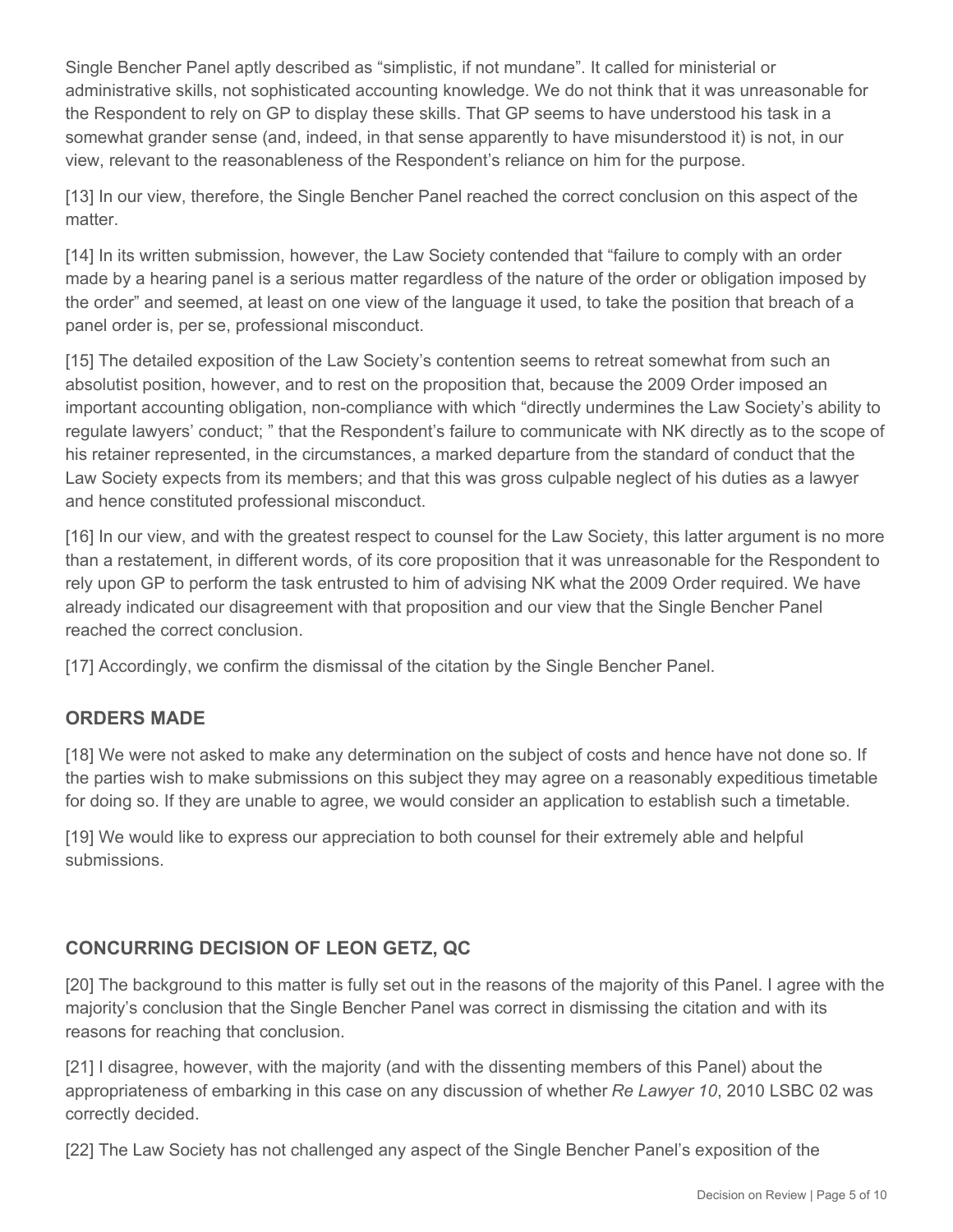applicable law – neither its discussion of the decision in *Re Lawyer 10* nor its synthesis of the authorities on the test of professional misconduct. Indeed, it has specifically accepted them for the purposes of this Review. It seems to me, therefore, that whether the Single Bencher Panel got the law right on this subject or advanced an acceptable synthesis of the authorities, are not in the circumstances questions that are properly before us. In my respectful view, it is neither necessary nor appropriate in this case to express any view about these matters, and I specifically decline to do so.

## **MINORITY DECISION OF BRUCE LEROSE, QC AND BENJIMEN MEISNER**

[23] This is a Review pursuant to Section 47 of the *Legal Profession Act* by the Law Society of British Columbia ("LSBC").

[24] A citation was issued to the Respondent on August 4, 2010. The citation sets out the following allegation:

You failed to comply with an Order made by a Law Society hearing panel in its written decision issued December 14, 2009 following your penalty hearing held on November 12, 2009; in particular, you did not, by March 31, 2010, provide to the Law Society a written report prepared by a Chartered Accountant or Certified General Accountant stating whether the books and records of your practice were maintained in compliance with Division 7 of Part 3 of the Law Society Rules.

[25] At the conclusion of the hearing the Single Bencher Panel concluded at paragraph [79] of the Decision on Facts and Determination that

[t]here is no doubt the Respondent failed to be effectual. It is also apparent he did not make the wisest decisions at every turn. He could, of course, have taken different steps and, in retrospect, should have; but I am not persuaded that, on the whole of the evidence, his conduct, in the particular circumstances, amounts to a marked departure from the conduct expected by the Law Society of its members. Further, I am not persuaded, on the whole of the evidence, that the conduct demonstrated gross culpable neglect of his duties as a lawyer.

The citation was dismissed.

[26] The issue for this Review Panel to determine is whether the hearing panel erred in finding that the Respondent's conduct in failing to comply with an order made by a Law Society hearing panel in its written decision issued December 14, 2009 did not constitute professional misconduct.

[27] It is settled law that the standard of review under section 47 is that of correctness. The Benchers must determine whether the decision was correct, and if the Benchers conclude that it was not, they must substitute their own decision for that of the hearing panel.

*Law Society of BC v. Hordal*, 2004 LSBC 36 at 2 (para. [8])

*Law Society of BC v. Goldberg*, 2007 LSCB 55 at 1 (para. [8])

[28] The Law Society, which is the Applicant in this Review, takes the position that the hearing panel did not err in its findings of the facts and was correct in its recitation of the law in terms of the test for determining professional misconduct.

[29] The Law Society's position on this Review is simply that, in applying the facts to the stated law, the hearing panel erred in finding that the admitted transgression did not amount to professional misconduct.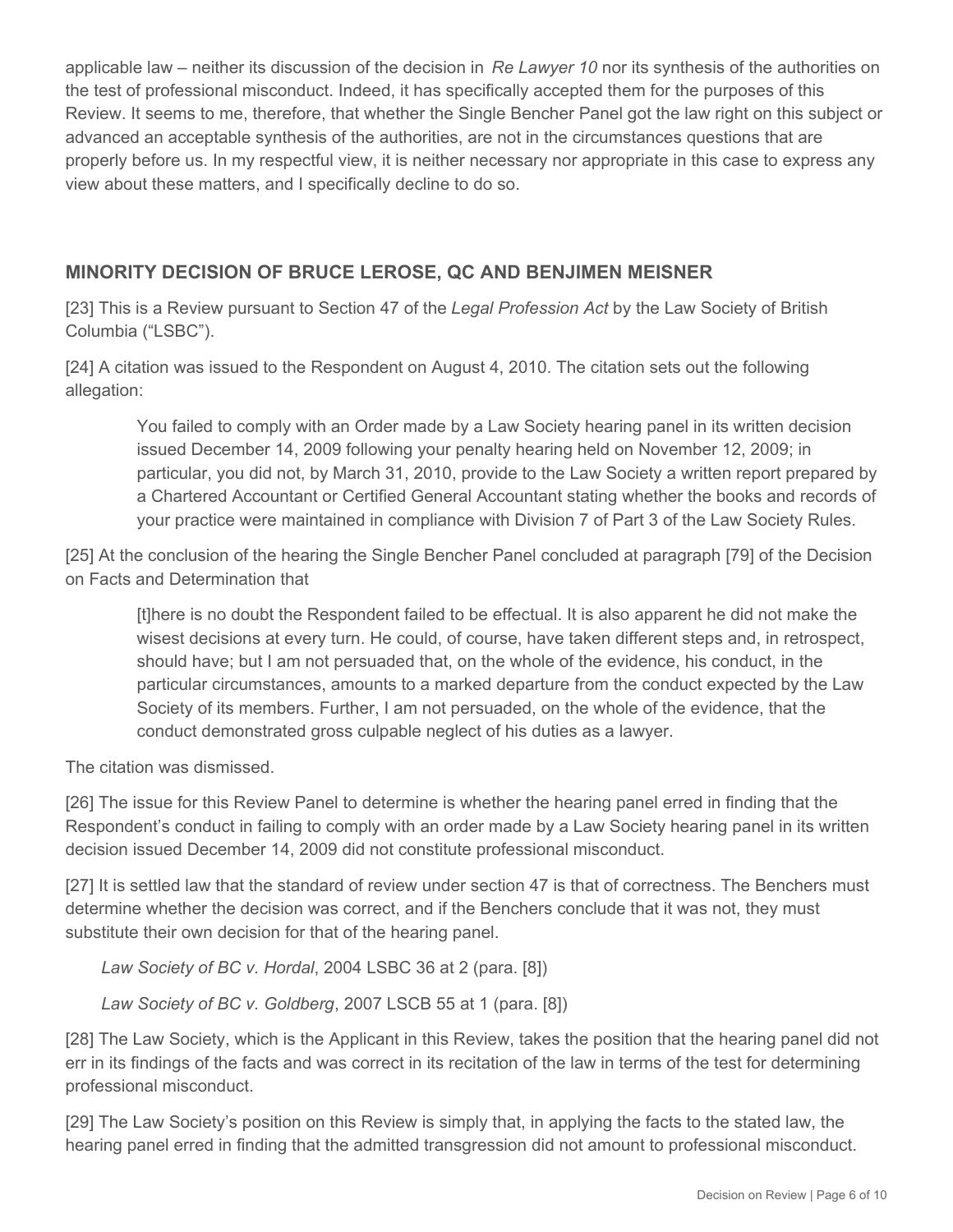[30] We will not review the evidence in detail because both parties to this Review essentially agree on the events that took place prior to the transgression and also agree on the cause of the transgression.

[31] What we will point out, however, are salient facts that we have concluded that the hearing panel, and indeed the majority in this Review, have ignored or, at the very least, have given little or no weight.

[32] To ascertain the gravity of the Respondent's transgression in this matter it is necessary to look at the history that culminated in the Order made by a Law Society hearing panel in its written decision issued December 14, 2009. It should be noted that the Law Society and the Respondent made a joint submission to the hearing panel on the penalty imposed in this Order.

[33] The citation that ultimately culminated in this Order directed the hearing panel to inquire into the Respondent's conduct as follows:

1. At various times from 2004 onwards, you failed to maintain your books, accounts and records in accordance with Division 7 of Part 3 of the Law Society Rules and in particular:

(a) from at least February 28, 2005 to November 7, 2008, you permitted more than \$300 of your own funds to remain in your pooled trust account, contrary to Rule 3-52(4);

(b) at various times between August 2005 to approximately November 2006, you made payments from trust funds when your trust accounting records were not current, contrary to Rule 3-56(1.2);

(c) in or about 2005, 2006, 2007, and 2008, you did not record transactions in accounting records in chronological order and in an easily traceable form, contrary to Rule 3-59(3);

(d) for various periods from January 2006 onwards, you did not retain all supporting documents for both trust and general accounts, contrary to Rule 3-59(4);

(e) from approximately January 2005 to April 2008, you failed to maintain a book of original entry or data source, contrary to Rule 3-6(1);

(f) at various times in 2005, 2006, 2007, you did not keep file copies of all bills delivered to clients or persons charged, filed in chronological, alphabetical or numerical order, contrary to Rule 3-62;

(g) at various times in 2005, 2006, 2007, you did not record each general transaction promptly, and in any event not more than 30 days after the general transaction, contrary to Rule 3-63;

(h) for each of the months of February, April, July, August, September, October, November and December of 2005 and each of February, March, August and September of 2006, you did not prepare a monthly trust reconciliation within 30 days of the effective date of the reconciliation, contrary to Rule 3-65; and

(i) you did not retain the detailed listings related to each month trust reconciliation, contrary to Rule 3-65,

(i) in or about 2005 and 2006, and

(ii) in respect of the monthly trust reconciliation for December, 2007.

2. You failed to comply, or failed to cause your office staff to comply, with an Order dated July 13, 2006 made by the Chair of the Discipline Committee pursuant to Rule 4-43 of the Law Society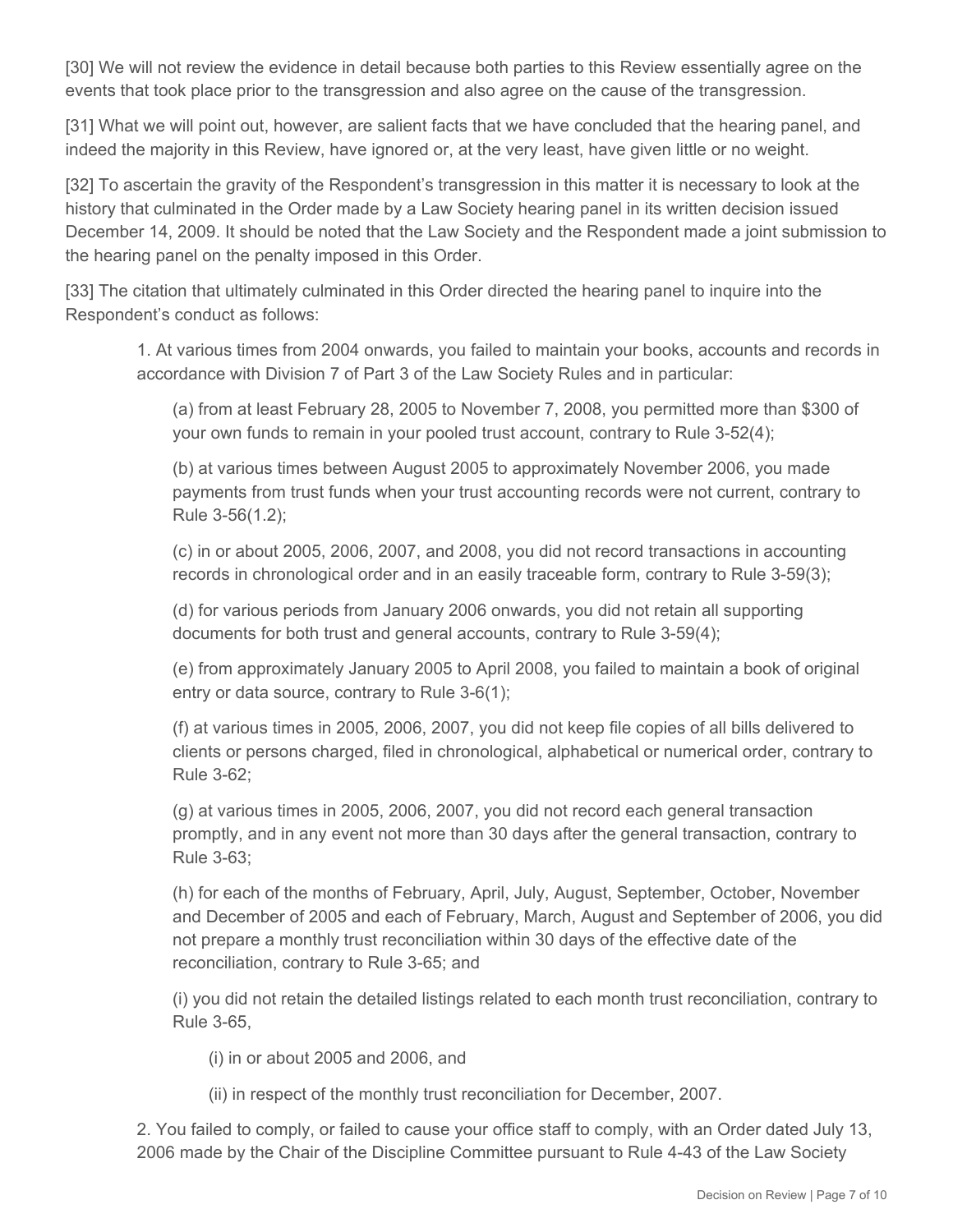Rules, when you or your office staff failed to produce the following documents demanded by the Law Society auditor:

(a) from approximately June 2007 to at least April 2008, you failed to produce your client file and all the documents related to either or both of the following clients: CM and MC;

(b) from June 2007, to July 2007, you failed to provide your client file and all the file documents related to your client DB; and

(c) from approximately April 29, 2008 to at least May 21, 2008, you failed to produce the March 31, 2008 trust account bank reconciliation, including all supporting documents.

[34] At the commencement of the hearing the parties agreed that paragraph 1(d) be excluded from the citation.

[35] At the end of the hearing, the panel found unanimously that all of the remaining allegations set out in the citation had been established by the evidence and concluded:

[39] The Panel is satisfied that, in considering all of the submissions and factors and in spite of a number of factors playing on the Respondent's practice and personal life; we are concerned specifically about:

- 1. The length of time taken to rectify the transgressions.
- 2. The failure to follow through with the two action plans.
- 3. The notice given to the Respondent of the problems as early as May, 2006.
- 4. The failure to produce any meaningful compliance during the period of his suspension.

[36] The panel went on to say

[40] The systemic problems with his books, which were apparent when the auditors first arrived in May of 2006, and the above-mentioned concerns leave us no alternative but to come to the conclusion that the Respondent's conduct is a marked departure from that which the Law Society expects of its members and as such is Professional Misconduct.

[37] The Order that followed from this aforementioned unanimous finding of professional misconduct was the hearing panel's attempt to compel strict compliance from the Respondent after an established history of failures to comply with accounting rules that are designed to protect the public and in particular clients' money.

[38] The Single Bencher Panel in this case found, however, at paragraph [75] of the decision that, "The Respondent had a reasonable basis to believe NK [the CGA] was working with the benefit of the Order. In this context, it was not unreasonable for the Respondent to accept the assurances of GP [the Bookkeeper]. ..." (our words in brackets).

[39] With the greatest of respect to the hearing panel, we have concluded that this finding is incorrect. Given the long history of the Respondent's transgressions in complying with the Trust Accounting Rules, the fact that he had already been found to have committed professional misconduct for these transgressions and the fact that he participated in the drafting of the Order he ultimately breached have all led us to conclude that it was not reasonable for the Respondent in these circumstances to rely on others.

[40] We have also concluded that none of the uncontested facts that transpired from the time of the first hearing panel's Order (December 14, 2009) to the time of non-compliance (March 31, 2010) should relieve the Respondent from his duty and obligation to comply strictly with the Order of the hearing panel.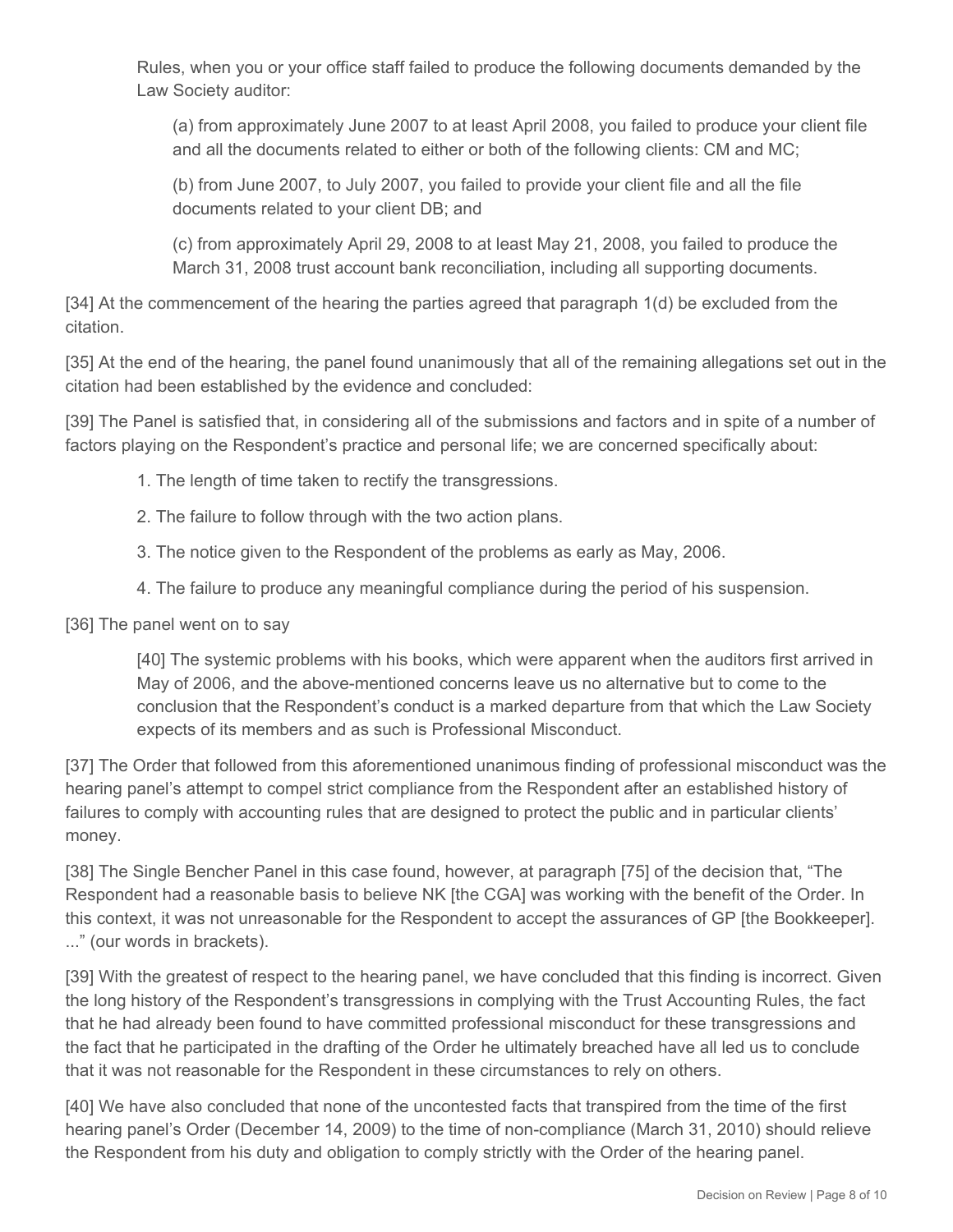[41] The Respondent's transgression in this case is more than a mere oversight or innocent mistake, but rather a continued pattern of ignoring his responsibilities in this regard.

[42] The test for professional misconduct is clearly enunciated in *Law Society of BC v. Martin*, 2005 LSBC 16, where the hearing panel concluded that the test is "whether the facts as made out disclose a marked departure from that conduct the Law Society expects from its members; if so, it is professional misconduct."(Martin, paragraph [171]). As we have already concluded that the Respondent's transgression in this case is more than a mere oversight or an innocent mistake, we are satisfied that his behaviour can be described as gross culpable neglect of his duties as a lawyer and, therefore, a marked departure from the standards the Law Society expects of its members.

[43] With the greatest of respect to the hearing panel and our colleagues in the majority on the Review Panel, we cannot agree with their determination and therefore, find the Respondent has once again engaged in professional misconduct and should be dealt with accordingly.

[44] There is one further matter concerning the hearing panel decision that warrants some comment. The second heading of the decision of the Single Bencher Panel entitled "Legal Test" contains six paragraphs that outline a rather comprehensive and accurate synopsis on the test to determine professional misconduct and how it has evolved over recent years.

[45] In paragraph [13] of the reasons, the Single Bencher Panel refers to concerns that other hearing panels have had in the past about the effect of *Re: Lawyer 10*, 2010 LSBC 02 on the test for professional misconduct. He then goes on to conclude in paragraph [14] that "The focus must be on the circumstances of the Respondent's conduct and whether that conduct falls markedly below the standard expected of its members."

[46] The view of the Single Bencher Panel set out in paragraph [14] is simply an elegant restatement of the test for professional misconduct established in the *Martin* (*supra*) case.

[47] In *Re: Lawyer 10* the Benchers split on a 4:3 basis on both the result and on the articulation of the test for professional misconduct. Paragraph [12] of the Single Bencher Panel's decision makes reference to the three critical paragraphs from *Re: Lawyer 10* (paragraphs [31], [32] and [33]) that established a two-step process for determining professional misconduct.

[48] Paragraph [31] of the *Re: Lawyer 10* decision concludes:

To put it more precisely, it may not be professional misconduct if one's conduct falls below the norm in a *marked way* if that occurs because of: a) event's beyond one's control; or b) an innocent mistake.

#### (*emphasis added*)

[49] Where this analysis is wrong is that it ties the concept of "a marked departure from the norm" to examples of transgressions that in and of themselves may not rise to the level or degree of a marked departure. The conclusion in *Lawyer 10* does not recognize that there is a spectrum of culpability or blameworthiness between the standards that the Law Society expects of its members and the degree of fault that will constitute professional misconduct in a citation context.

[50] *Martin* describes the threshold as gross culpable neglect. That is to say that the culpability is of an aggravated character and not a mere failure to exercise ordinary care.

[51] If the conduct of the lawyer falls into the latter category then it is not a marked departure from the norm, and thus the lawyer cannot be found to have committed professional misconduct. If the conduct rises to the